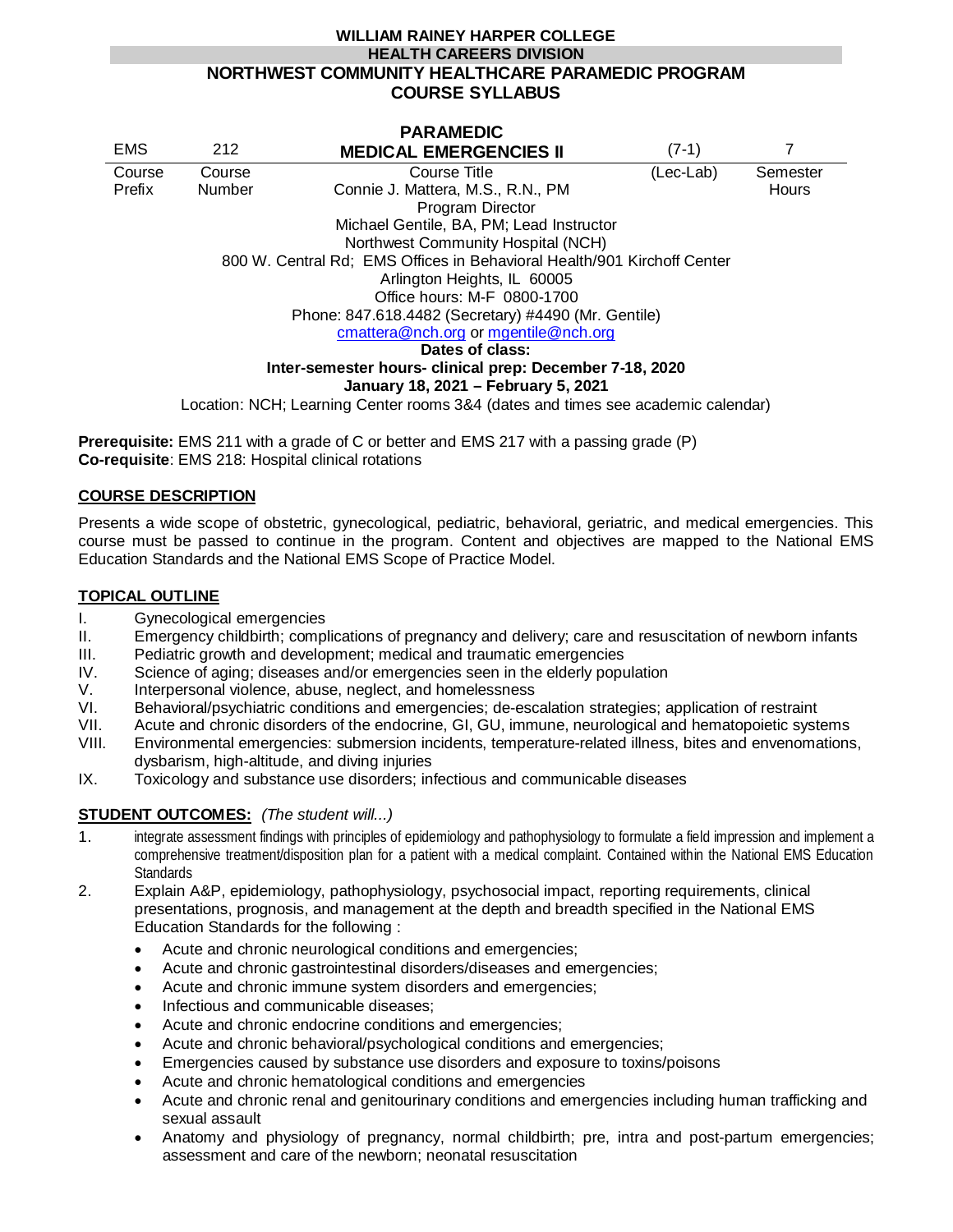Syllabus EMS 212 Paramedic Medical Emergencies II Page 2

- Pediatric growth and development; anatomical/physiological differences in children; pediatric assessment; medical emergencies and trauma in children; pediatric drug dosing and transport considerations.
- Normal and abnormal changes associated with aging, pharmacokinetic changes, psychosocial and economic aspects of aging, polypharmacy, and age-related assessment and treatment modifications for the major or common geriatric diseases and/or emergencies.
- 5. Demonstrate psychomotor proficiency at the precision level in obtaining and using information from patient assessments (GCS; stroke and sepsis screens), monitoring devices including (but not limited to) capillary glucose sampling; de-escalation techniques, applications of restraints, and completion of IDPH Petition Forms; emergency childbirth; newborn and pediatric care/resuscitation, elderly assessment and adaptations to care; and those skills adopted by IDPH, and as specified in the Program Procedure Manual.
- 6. Characterize the professional behaviors stated in the program affective objectives.

## **METHODS OF PRESENTATION**

- 1. Interactive lecture; student and instructor-led discussions; Socratic questioning
- 2. Student-centered learning activities: Case studies; simulations, scenarios, role playing
- 3. Guided practice: Demonstrations; return demonstrations in precepted lab environment
- 4. Independent practice: Reading text, completing homework questions and MyLabTM assignments; Infectious Disease written and oral presentation project
- 5. Collaborative practice; group assignments

#### **METHODS OF EVALUATION**

- Formative and summative evaluation of student performance in all domains of learning
	- o Cognitive objectives: quizzes; modular written exam; the Infectious Disease project counts as one quiz score
	- o Psychomotor objectives: Precepted labs; practical exams
	- o Affective objectives: Observation against criterion based rubric
- Student evaluation of program and faculty

**COURSE GRADING POLICIES:** Specified in the NCH Paramedic Program Student Handbook.

#### **ASSIGNMENTS**

- Daily: assigned text, handout readings are listed in the Academic Calendar and on each topic handout
- Homework questions for each topic are included at the back of the student outline handout and should be completed initially as independent study. Students are encouraged to collaborate on homework answers before each class starts and they are submitted. An EMS instructor will inspect completed questions and note any incomplete work.
- Additional work will be assigned and tracked for 100% completeness in MyLab™ BRADY.
- The Infectious Disease Project is defined in the class Academic Calendar.

# **ATTENDANCE POLICY**

Because of the critical nature of the content and full time schedule of the course, students are expected to attend every class, lab and exam on the days and times they are offered. If a student needs to miss class due to an excused illness, they may attend virtually via Zoom. If too ill to participate in class, an individualized makeup plan will be implemented that the student must complete by the specified date. If a student completely misses three or more full days of class, is tardy three or more times, or fails to complete makeup assignments as outlined, they will be subject to a corrective action plan which may include separation from the program. Specific class attendance requirements are specified in the NCH Paramedic Program Student Handbook.

#### **MAKE UP EXAMS/ASSIGNMENTS**:

Specific information relative to missed or late exams, quizzes or assignments is contained in the NCH Paramedic Program Student Handbook.